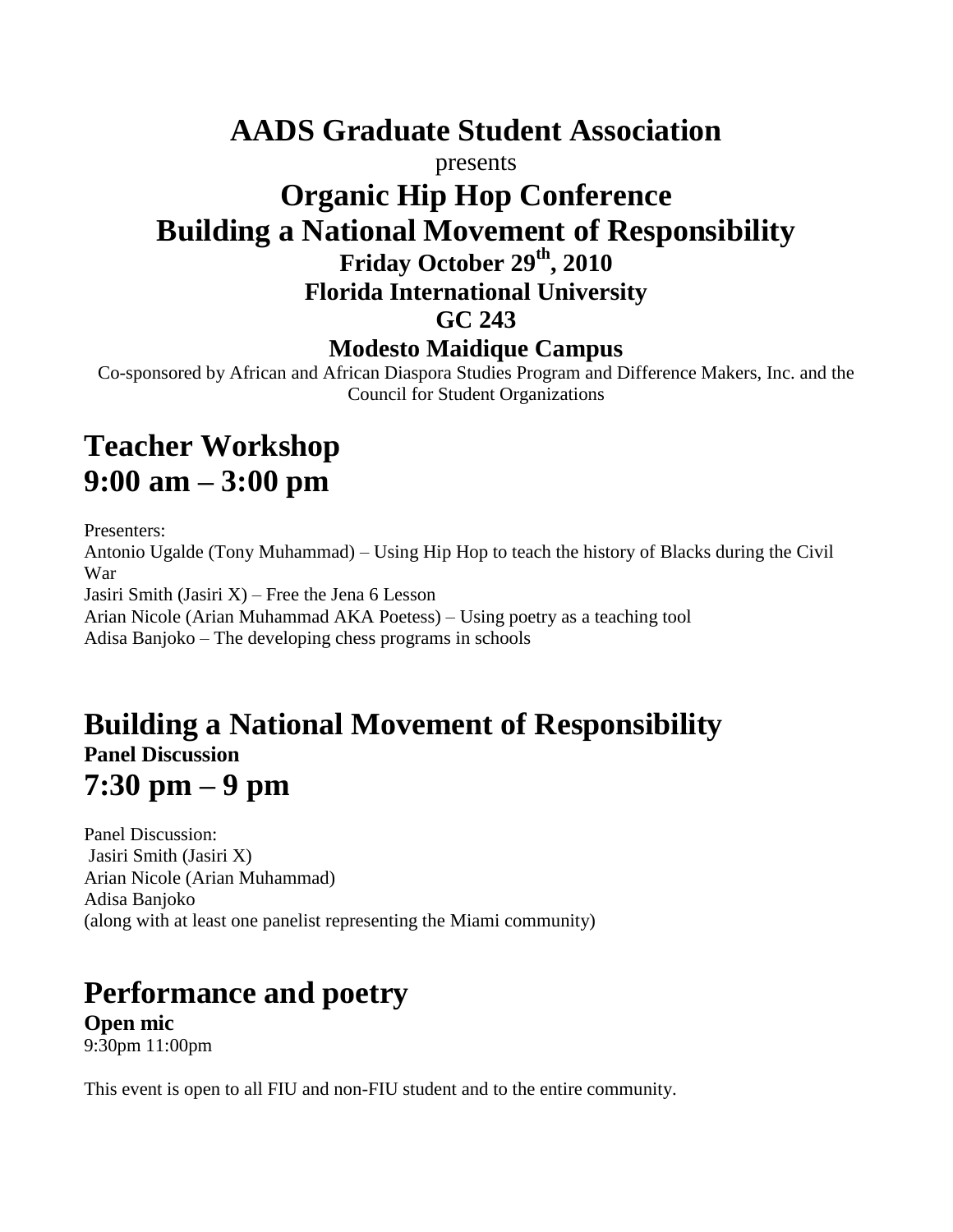## **Bios of Presenters**

### **Arian Muhammad**



Arian Muhammad is a performance artist, poet, cultural analyst, and founder of The MIA Music Is Alive campaign for a Hip Hop Day of Service. As a hip hop artist Arian has opened up for def jam poet Jessica Care Moore, and recorded with hip hop icon KRS ONE. Arian serves as a student minister of arts and culture in the Nation of Islam and is most noted for her work in the Flint community as the executive director of C.H.A.N.G.E., a hip hop and self image organization for young women. Partnering with LINK Community Arts and other various arts and social justice organizations in the Flint area, Arian spends time as an arts mentor in the Shelter of Flint, Michigan's ArtWorks! initiative to put a face on

homelessness. Arian currently works as a poetry teacher in the Urban League of Flint's youth summer program.

#### **Jasiri X**



"This Week With Jasiri X" the groundbreaking Hip-Hop news series has taken the rap world by storm. Each Episode of "This Week With Jasiri X" features Your Hip-hop News Anchor Jasiri X reporting the National news over the hottest beats. For weeks Jasiri X has provided a rapidly growing internet audience with a most creative and interesting delivery of the weekly news. Using lyrical skills, controversial subject matter, and phat beats, Jasiri X shows and proves that real Hip-hop is not in the least bit dead. Chuck D of Public Enemy once boldly declared that "Hip-hop was the CNN of the ghetto", no artist has better embraced and embodied that concept than Jasiri X.

Jasiri X is a MC, Activist and Entrepreneur. He recently burst on the

National and International Hip-Hop scene with the controversial hit song "FREE THE JENA 6″ which was played on more than 100 radio station across the country and over 500,000 times on the internet ,was named "Hip-hop Political Song of the Year", and won "Single of the Year" at the Pittsburgh Hip-Hop Awards.

He followed that up with a searing commentary on the Sean Bell murder titled "ENOUGH IS ENOUGH". Featuring two videos produced by two of Hip-Hop most decorated veterans X-Clan's Paradise the Arkitech and NYOIL, "ENOUGH IS ENOUGH" spread like wildfire across the country and lead to Jasiri X's first performance in New York City and a taped appearance on BET's Rap City.

As President of LYRICS Inc. Jasiri successfully navigates communication with youth and adults showing the pros and cons of this growing phenomenon called Hip-Hop. He recently became the first Hip-Hop artist to receive the August Wilson Center for African American Culture Fellowship. Jasiri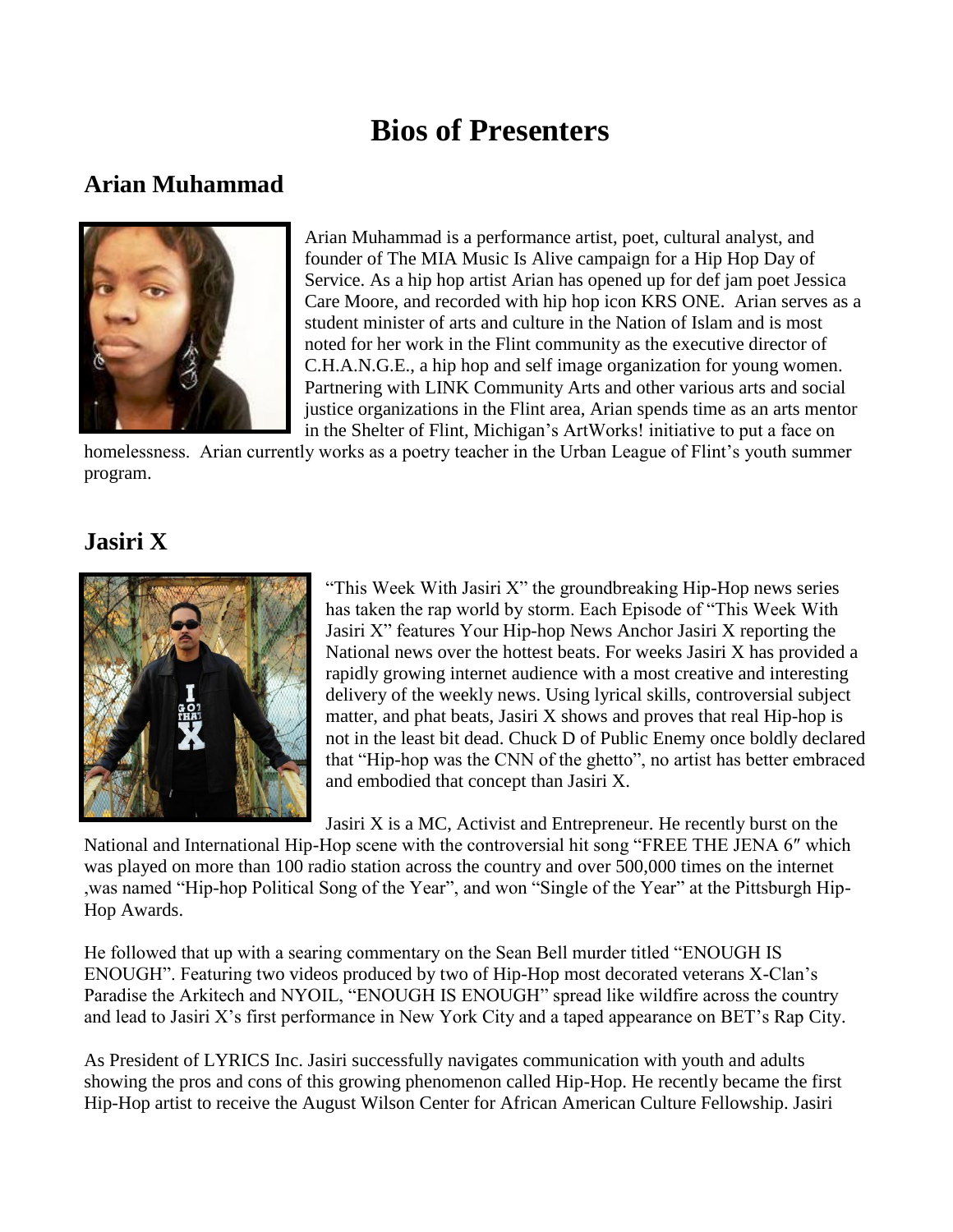released his debut album, "American History X" in December of 2009. Featuring an all-star lineup of international producers, "American History X" made several best of 2009 lists and was named "Album of the Year" at the Pittsburgh Hip-Hop Awards.

A 6 time Pittsburgh Hip-Hop award winner Jasiri is currently working on Season 4 of his highly successful series "This Week With Jasiri X" and preparing to release his sophomore album "The Ascension" with acclaimed producer Rel!g!ion on Wandering Worx entertainment.

### **Adisa Banjoko**



Adisa Banjoko, named one of the top 20 under 40 by California's most prestigious magazine, has been a respected journalist for over 15 years and has appeared in the New York Times, The Harvard Archive, San Francisco Chronicle, Washington Post, Vibe, Grappling, Yoga Journal, NPR, Pacific News Service, and Allhiphop.com.Under the pen name "The Bishop of Hip Hop", he has entertained many with his work on Hip Hop culture, eastern philosophy, martial arts, religious culture, African American and youth social issues. He also hosts the One Mic Radio show, which is downloadable at www.iciclenetworks.com. Adisa Banjoko's knowledge has earned him countless invitations to lecture at prestigious universities such as Harvard University, Stanford University, U.C. Berkeley, U.C. Santa Cruz and San Francisco State, just to name a few. He has shared the stage with many political and cultural icons such as S.F. Mayor Willie Brown, civil rights leader Jesse Jackson, Presidential candidate Dennis

Kucinich, Hip Hop pioneer Afrika Bambataa, rap legend Chuck D, and pioneer b-boy Crazy Legs. He most recently founded the Hip-Hop Chess Federation an organization that fuses music, chess and martial arts to promote non-violence, unity and strategy.

### **Tony Muhammad**



Tony Muhammad is most known for his work as Publisher and Editor of the South Florida based Urban America Newspaper (2001 – 2007), a publication that was devoted towards "Developing Community Awareness Through The Expression of Urban Culture." Tony earned a Bachelors of Science in Social Studies Education, double majored in Sociology/Anthropology, minor in History, certified in African New World Studies from Florida International University (FIU). He also holds a Masters Degree in Social Studies Education from FIU. Tony has taught in a special rehabilitation education program at Everglades Correctional Institution called RESPECT (1999-2002). He taught ESOL Social Studies at Miami Springs Middle School (1999-2000). Tony has been teaching Social Studies at an inner city high school, Booker T Washington Sr. High School, first year experience with ESE